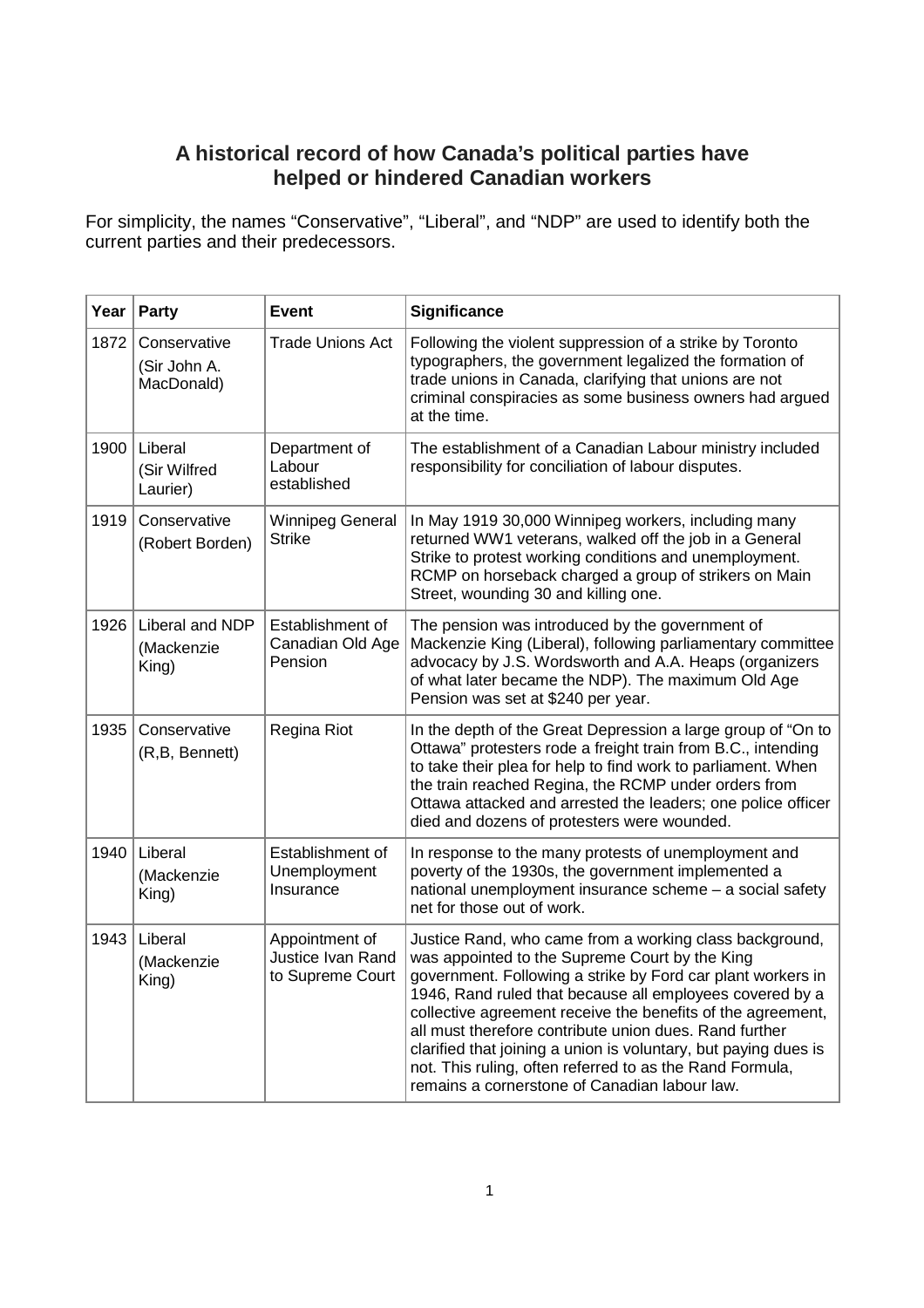| 1944 | Liberal<br>(Mackenzie<br>King)                 | <b>Wartime Labour</b><br><b>Relations</b><br>regulations                    | This Order in Council of the King government set out<br>regulations for the certification of unions, and defined the<br>legal responsibility of employers and unions to bargain in<br>good faith. After the war the ideas were incorporated in<br>provincial labour legislation across Canada.                                                                                                                                                                                                                                                                                                                                                                                                                    |
|------|------------------------------------------------|-----------------------------------------------------------------------------|-------------------------------------------------------------------------------------------------------------------------------------------------------------------------------------------------------------------------------------------------------------------------------------------------------------------------------------------------------------------------------------------------------------------------------------------------------------------------------------------------------------------------------------------------------------------------------------------------------------------------------------------------------------------------------------------------------------------|
| 1944 | <b>NDP</b><br>(Saskatchewan,<br>Tommy Douglas) | Election of first<br>NDP government<br>(then called CCF)<br>in Saskatchewan | The party was formed by farmers and workers who had<br>endured the Great Depression and believed in public<br>ownership of key industries, universal pensions, child care<br>allowances, and better access to health care for all.                                                                                                                                                                                                                                                                                                                                                                                                                                                                                |
| 1944 | <b>NDP</b><br>(Saskatchewan,<br>Tommy Douglas) | <b>Trade Union Act</b>                                                      | Saskatchewan was the first province to give public sector<br>employees the right to unionize.                                                                                                                                                                                                                                                                                                                                                                                                                                                                                                                                                                                                                     |
| 1947 | <b>NDP</b><br>(Saskatchewan,<br>Tommy Douglas) | Hospital Insurance<br>Act                                                   | Legislation by NDP (then called CCF) guaranteed citizens<br>hospital care without a fee - the first such jurisdiction in<br>North America. The idea was adopted by Alberta in 1950<br>and other provinces in subsequent years.                                                                                                                                                                                                                                                                                                                                                                                                                                                                                    |
| 1956 | Relevant<br>information                        | Founding of<br>Canadian Labour<br>Congress                                  | The mid fifties marked a sustained period of growth for<br>Canadian unions, driven in part by many Canadian<br>government construction projects, such as the Trans-<br>Canada highway, CBC television, the Avro Arrow, the DEW<br>Line, and the Trans-Canada microwave network for long<br>distance calling.                                                                                                                                                                                                                                                                                                                                                                                                      |
| 1961 | Relevant<br>information                        | Founding of the<br><b>New Democratic</b><br>Party                           | The former Co-operative Commonwealth Federation and<br>the Canadian Labour Congress merged to form the NDP<br>party, dedicated to social democracy and the protection of<br>worker interests.                                                                                                                                                                                                                                                                                                                                                                                                                                                                                                                     |
| 1962 | <b>NDP</b><br>(Saskatchewan,<br>Woodrow Lloyd) | Saskatchewan<br><b>Medical Care</b><br><b>Insurance Act</b>                 | The Act gave universal public medical insurance to all<br>citizens without charge. The Saskatchewan plan became<br>the model for Canadian Medicare.                                                                                                                                                                                                                                                                                                                                                                                                                                                                                                                                                               |
| 1965 | Liberal<br>(Lester Pearson)                    | Canada Pension<br>Plan (CPP)                                                | Pearson's government established a mandatory defined<br>benefit pension plan, the Canada Pension Plan (CCP), for<br>all salaried employees based on lifetime earnings. The<br>program was intended to be one of three pillars of<br>retirement support for Canadians - the other two being the<br>Old Age Pension and the employer's private pension.<br>Despite the warnings of critics, the CPP has proven in its<br>50-year history to be actuarially sound and many leaders<br>now advocate expansion of the CPP program. The pillar that<br>has proven to be the least reliable is the employer's private<br>pension, as employers in recent years have sacrificed<br>quality pension programs to cut costs. |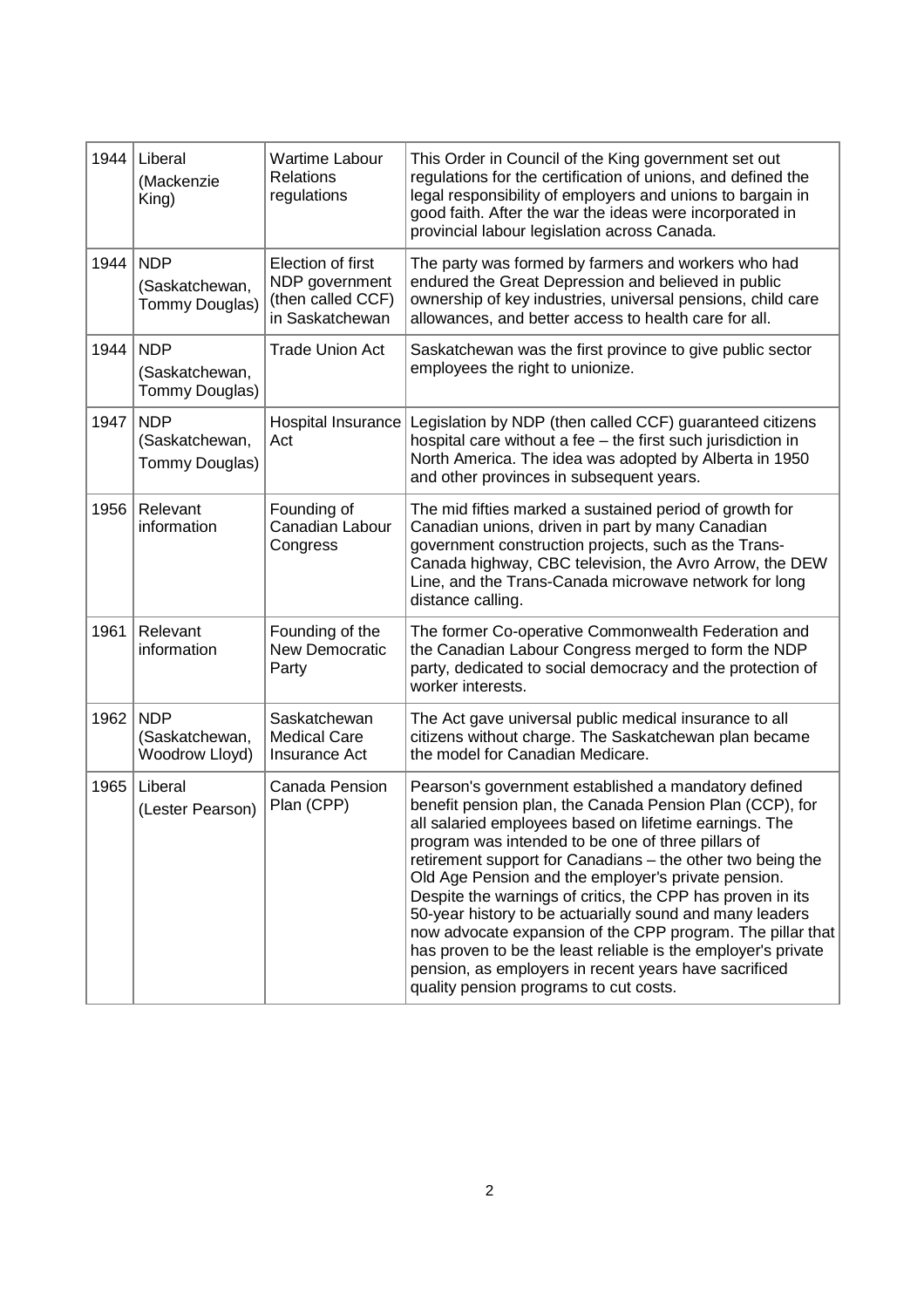| 1966 | Liberal<br>(Lester Pearson)                     | Canada Health<br>Act                                                                        | Following the example set by Saskatchewan, the Act<br>enabled joint Federal-Provincial funding for hospital services<br>with common federal standards in all provinces, accessible<br>to all Canadians, with extra billing forbidden.                                                                                                                                                                                                                                                   |
|------|-------------------------------------------------|---------------------------------------------------------------------------------------------|-----------------------------------------------------------------------------------------------------------------------------------------------------------------------------------------------------------------------------------------------------------------------------------------------------------------------------------------------------------------------------------------------------------------------------------------------------------------------------------------|
|      |                                                 |                                                                                             | The resulting Canadian health system has been criticized<br>for excluding many necessary services such as Home Care,<br>dentistry and prescription drugs, but even so, it is widely<br>regarded as Canada's most valuable social program. The<br>Harper government in recent years has acted to weaken the<br>effect of the Canada Health Act, saying that health care is<br>provincial and the only responsibility of the federal<br>government is to transfer money to the provinces. |
| 1967 | Liberal<br>(Lester Pearson)                     | <b>Federal Public</b><br><b>Service Staff</b><br><b>Relations Act</b>                       | The Act extended the right of collective bargaining to public<br>service workers.                                                                                                                                                                                                                                                                                                                                                                                                       |
| 1969 | <b>NDP</b><br>(Manitoba. Ed<br>Schreyer)        | Election of first<br>NDP government<br>in Manitoba and<br>introduction of<br>new programs   | The newly elected government implemented a number of<br>programs affecting Manitoba workers, including new Hydro<br>construction, new public housing, amalgamation of City of<br>Winnipeg, introduction of public auto insurance, and<br>reduction of Medicare premiums.                                                                                                                                                                                                                |
| 1972 | <b>NDP</b><br>(Saskatchewan,<br>Alan Blakeney)  | Occupational<br><b>Health Act</b><br>(Saskatchewan)                                         | The Act made health and safety the joint legal responsibility<br>of employers and workers - first legislation of its kind in<br>North America and an idea later adopted by other provinces.                                                                                                                                                                                                                                                                                             |
| 1982 | Liberal<br>(Pierre Trudeau)                     | Bill C-124 Public<br>Sector<br>Compensation<br><b>Restraint Act</b>                         | Suspended right of collective bargaining for 200,000 public<br>sector workers for two years,                                                                                                                                                                                                                                                                                                                                                                                            |
| 1990 | Conservative<br>(Manitoba, Gary<br>Filmon)      | Bill 12 Labour<br><b>Relations</b><br>Amendment Act                                         | The Act eliminated Final offer Selection as a means of<br>resolving labour disputes. Under Final Offer Selection, an<br>arbitrator evaluates the final offer of the union and the final<br>offer of the management, then makes a binding decision<br>choosing one of the two.                                                                                                                                                                                                           |
|      | 1992 Conservative<br>(Manitoba, Gary<br>Filmon) | Bill 85 Labour<br><b>Relations</b><br>Amendment Act                                         | The Amendment increased the difficulty of forming unions.<br>Employers were given a new right to make critical<br>comments about unions and to talk to employees during a<br>union organizing drive.                                                                                                                                                                                                                                                                                    |
| 1996 | Conservative<br>(Manitoba, Gary<br>Filmon)      | Bill 26 Act to<br>Amend the Labour<br><b>Relations Act</b>                                  | The Amendment further increased the difficulty of forming<br>unions by eliminating automatic certification for a new union<br>where a majority of workers had signed cards.                                                                                                                                                                                                                                                                                                             |
| 1996 | Conservative<br>(Manitoba, Gary<br>Filmon)      | Manitoba<br>Telephone<br>System<br>Reorganization<br>and<br>Consequential<br>Amendments Act | After repeated denials of intent, the Filmon government<br>without warning sold provincial telecommunications Crown<br>Corporation MTS to private investors.                                                                                                                                                                                                                                                                                                                            |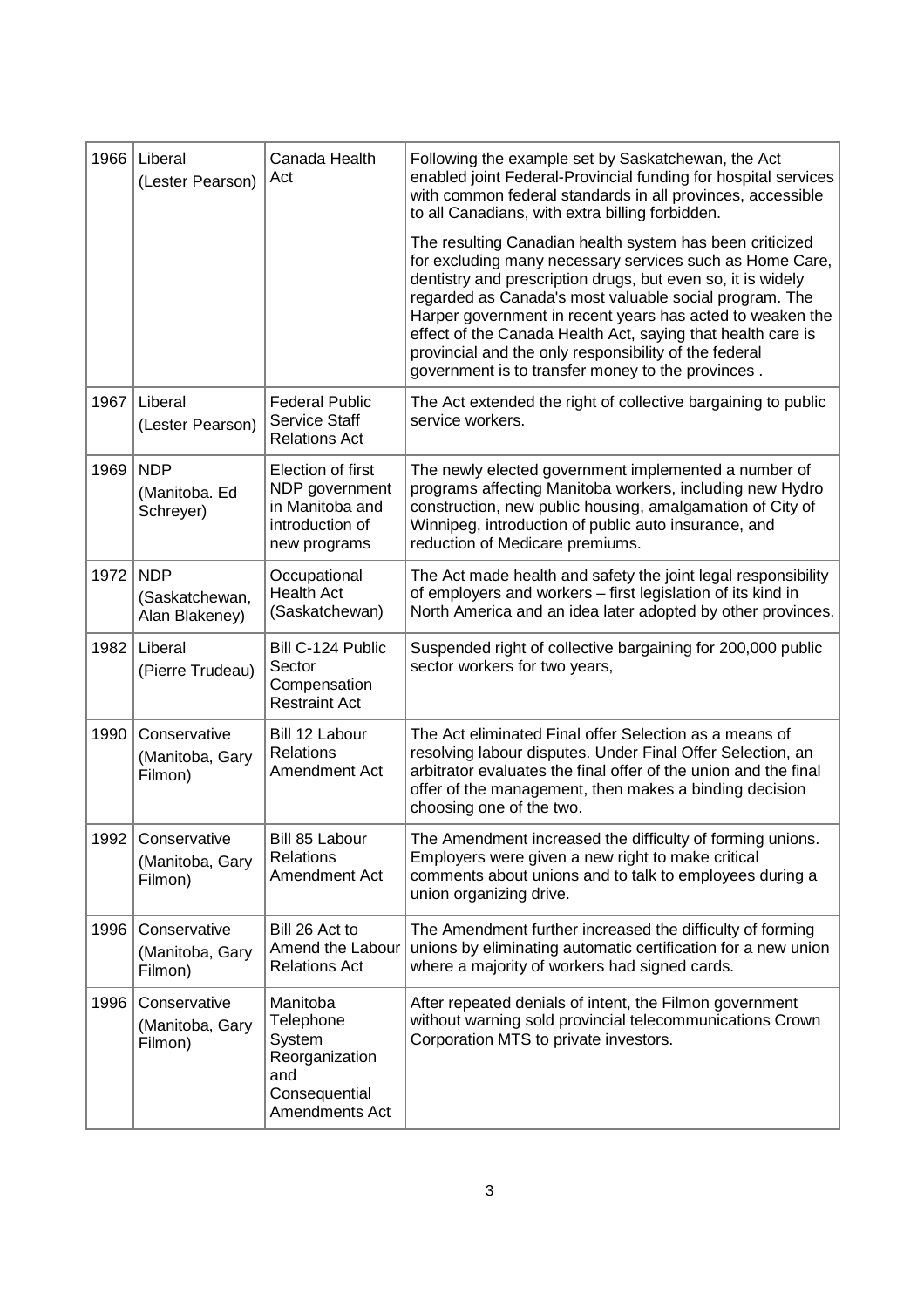| 2002 | Liberal<br>(Jean Chretien)          | Expansion of<br>Temporary<br>Foreign Workers<br>program                                                                       | The Chretien government introduced a new "low skilled<br>workers" category. Previously the program was intended to<br>alleviate temporary shortages of Doctors and other<br>professionals. The new category provided a ready supply of<br>low wage workers unfamiliar with their rights and unlikely to<br>form unions, complain about wages, overtime, or benefits.                                                                           |
|------|-------------------------------------|-------------------------------------------------------------------------------------------------------------------------------|------------------------------------------------------------------------------------------------------------------------------------------------------------------------------------------------------------------------------------------------------------------------------------------------------------------------------------------------------------------------------------------------------------------------------------------------|
| 2003 | Relevant<br>information             | Appointment of<br>Gary Filmon to<br><b>MTS Board</b>                                                                          | After privatizing MTS, and after resigning in 2000 as leader<br>of the Conservative party following the electoral defeat of<br>the party in 1999, Filmon was appointed to the MTS Board.<br>He was paid approx. \$140,000 annually to sit on the Board<br>until his retirement eleven years later.                                                                                                                                             |
| 2006 | Conservative<br>(Stephen<br>Harper) | Fast tracking for<br>Foreign<br>Temporary<br>Workers<br>applications                                                          | The newly elected Harper government expanded the supply<br>of Temporary Foreign Workers by fast tracking employer<br>applications. Approximately 500,000 Temporary Foreign<br>Workers were brought to Canada between 2006 and 2014<br>under the program. The Canadian Labour Congress<br>estimated that 65% of net new jobs created between 2008<br>and 2011 were held by Temporary Foreign Workers.<br>Industry Canada disputed this finding. |
| 2007 | Conservative<br>(Stephen<br>Harper) | C-46 Railway<br><b>Continuation Act</b>                                                                                       | The Act forced striking CN workers back to work.                                                                                                                                                                                                                                                                                                                                                                                               |
| 2009 | Conservative<br>(Stephen<br>Harper) | C-10 Expenditure<br><b>Restraint Act</b>                                                                                      | The Act capped the salaries of public sector workers,<br>forbade non-salary improvements, rolled back some<br>negotiated wage increases, and forbade collective pay<br>equity complaints with the Human Rights Commission, with<br>a \$50,000 fine for non-complying unions.                                                                                                                                                                   |
| 2011 | Conservative<br>(Stephen<br>Harper) | C-6 The Restoring<br>Mail Delivery for<br>Canadians Act                                                                       | The Act forced 48,000 locked-out postal workers back to<br>work with wages lower than those offered by management.                                                                                                                                                                                                                                                                                                                             |
| 2012 | Conservative<br>(Stephen<br>Harper) | C-33 Protecting<br>Air Service Act<br>and C-39 Act to<br>provide for the<br>continuation and<br>resumption of rail<br>service | Bill C-33 imposed settlement during collective bargaining at<br>Air Canada, and forbade a strike by airline staff. Bill C-39<br>forced settlement after the sixth day of a strike by CP rail<br>employees.                                                                                                                                                                                                                                     |
| 2012 | Conservative<br>(Stephen<br>Harper) | 2012 Budget OAS<br>age of eligibility<br>raised                                                                               | The Harper government raised the age of eligibility for the<br>Old Age Supplement from 65 to 67.                                                                                                                                                                                                                                                                                                                                               |
|      |                                     |                                                                                                                               | In this 2015 election, both the NDP and Liberal parties<br>promised to restore the eligibility age to 65 if elected.                                                                                                                                                                                                                                                                                                                           |
| 2012 | Relevant<br>Information             | Rand Formula<br>questioned                                                                                                    | Ontario Conservative opposition leader Tim Hudak and<br>federal Conservative Minister Pierre Poilevre separately<br>questioned the fairness and application of the Rand formula.<br>In the United States, a number of Republican State<br>governments imposed "Right to Work" laws, making<br>payment of union dues voluntary.                                                                                                                 |